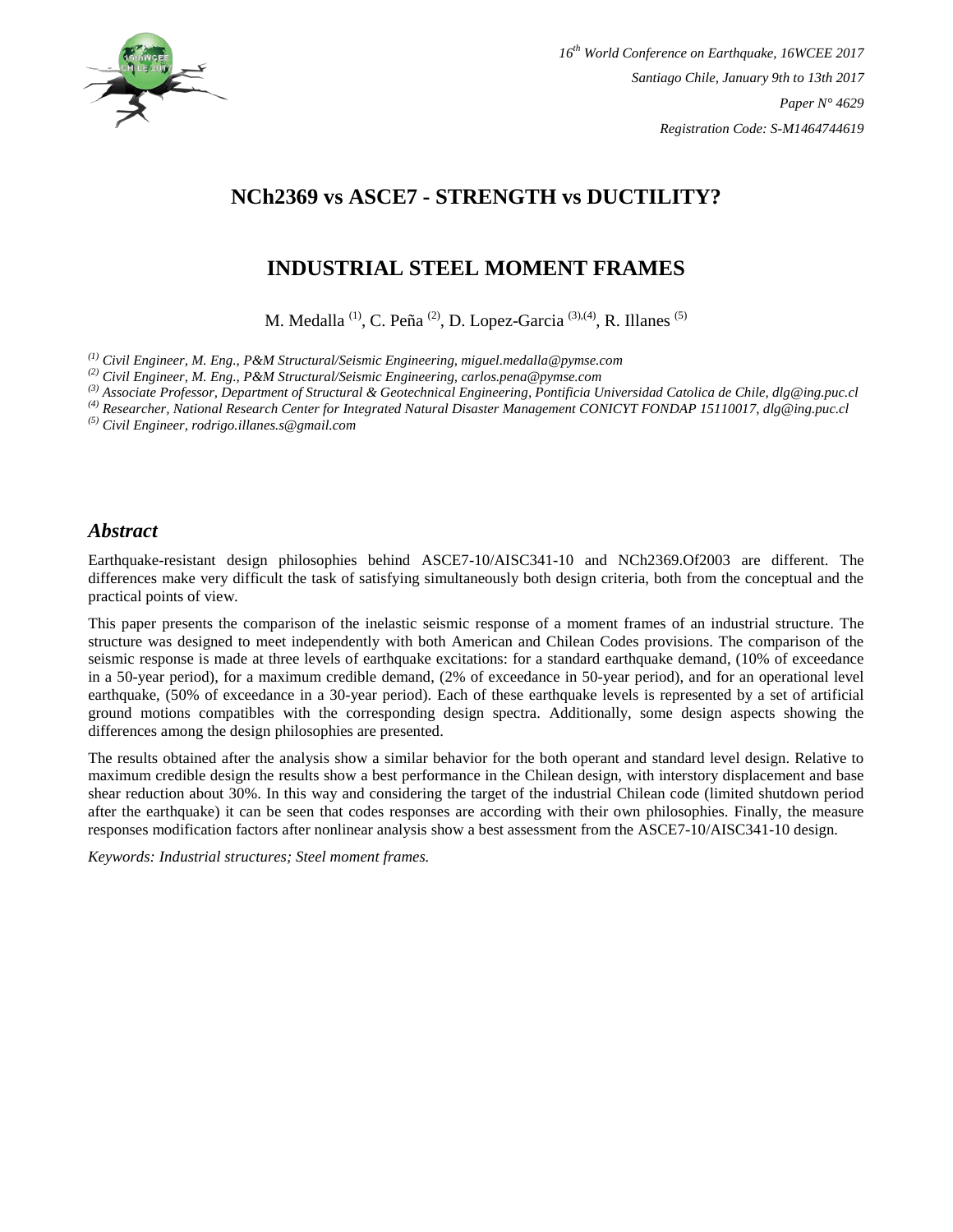

# **1. Introduction**

Earthquake-resistant design philosophies behind ASCE7-10/AISC341-10, [1,4], and NCh2369.Of2003, [2], show significant differences. American provisions intend to provide a moderate lateral strength with development of high levels of ductility under severe earthquake ground motions. Consequently, they require a stringent detailed design of members and connections. On the other hand, seismic design used in Chile requires higher lateral strength associated to moderate requirements of seismic inelastic behavior under similar events. Then, the required level of seismic detailing is smaller than that used in American practice. This Chilean practice showed successful results as evidenced by the behavior of industrial structures during the February 27, 2010 earthquake. Structures designed with Chilean Code NCh2369 showed limited incursions into the inelastic behavior, very small or no structural damage and limited shutdown period of industrial facilities after the earthquake. All these characteristics meet the performance objectives of industrial facilities required by Code NCh2369 under severe earthquakes.

In Chile it is not unusual that special important projects, such as Thermoelectric Power Plants, be designed using Seismic Design Criteria based on ASCE 7 "Minimum Design Loads for Buildings and other Structures", [1]. Additionally, seismic design must meet minimum requirements specified by Chilean Code NCh2369, [2]. In such cases, the differences in the design philosophy of both documents make it difficult to satisfy simultaneously the provisions of both documents, both from conceptual and practical points of view. This paper presents design aspects that highlight these conceptual differences between both philosophies, as well as results of inelastic timehistory analyses and ductility demands for a moment frames industrial building, designed according to the requirements of both Chilean and American Codes.

# **2. Differences between ASCE7-10/AISC341-10 and NCh2369.Of2003**

Design philosophies mentioned above originate different provisions and design requirements in both Chilean and American Codes. Some of them are summarized in the following:

- a) ASCE 7-10, [1], is a document with a strong theoretical and conceptual background. It is mostly based on American research and has evolved from the seismic design provisions developed by SEAOC in California since 1960. However, it does not have the practical assessment of their provisions through the study of the behavior experienced by structures designed according to them, after severe earthquake ground motions. On the other hand, Chilean Code provisions are the result of seismic design criteria used in Chile since 1960 in many industrial projects. These provisions have been tested by several severe earthquakes, particularly in March 1985 and February 2010. These tests have permitted to evaluate and improve these seismic design provisions, and allow the engineers to expect a satisfactory future seismic behavior of structures and facilities designed according to the Chilean Code. It is worthwhile to note that Chile has different earthquake-resistant Codes for apartment or office buildings, (NCh433, [5]), or industrial structures and facilities, (NCh2369, [2]). In the first Code the performance objective is to prevent loss of lives under extreme earthquakes, while in the industrial Code the controlling objective is to maintain continuity of operation or limited shutdown periods under such events.
- b) Lateral strength seismic design demand of ASCE 7-10 is relatively moderate as compared to that of NCh2369.Of2003, although elastic design spectra used to calculate the seismic forces are similar. The difference arises from the simultaneous effect of the following factors:
	- Larger values of ASCE 7-10 response modification factor R.
	- Damping ratio of ASCE 7-10 is 5% for all steel structures. NCh2369.Of2003 considers damping ratios of 2% and 3%, more representatives of industrial structures.
	- Load combinations are different in both documents. LRFD amplification is 1.4 for the Chilean Code, while this factor is 1.0 in ASCE 7-10.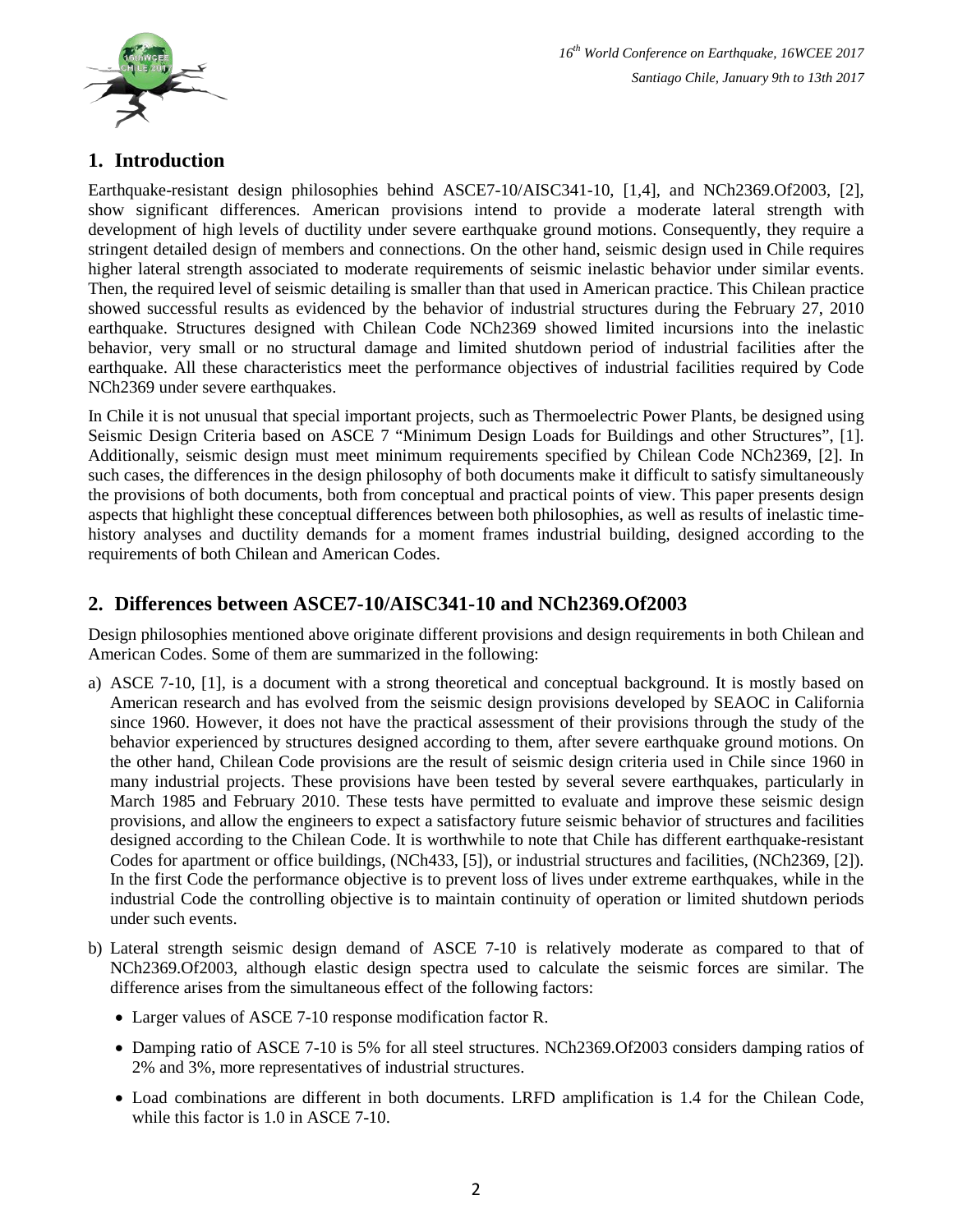

- Minimum base shear in NCh2369.Of2003 is generally larger than minimum base shear required by ASCE 7-10.
- c) The design of structural steel elements to prevent local or global buckling prior to development of inelastic behavior is also different in both Codes. ASCE 7 requires the use of AISC 360-10, [3], and AISC 341-10, [4], while NCh2369.Of2003, Chapter 8, [2], specifies less stringent requirements that have proved to be enough for the reduced ductility demand observed during past severe earthquakes. This reduced ductility demand is consistent with the larger lateral strength requirements specified by NCh2369.
- d) The reasoning behind paragraph (c) is also applicable to the seismic design of connections. Although both Codes design a connection that is stronger than the connecting members, ASCE 7-10 requires the connection to transfer the expected capacity of the member, while NCh2369.Of2003 only requires transferring the nominal member capacity. In a simplified way, the difference between both levels may be represented by factor Ry, which for Chilean steel materials varies between 1.3 and 1.5.
- e) A special case relative to the paragraph (d) is the column bases. The concept used in Chile is the axial yielding of the anchor bolt, these elements are the principal system to dissipate seismic energy, for these reason all of the other element of the anchor system (base plate, stiffeners, second base plate, etc.) are designed for the expected axial yielding force of the anchors system bolt (capacity design). For the other side the concept of ASCE7 consider that the plastic bending hinges of the base of column are the source of the dissipation of seismic energy.
- f) As an additional comment, it has to be considered that occurrence of earthquakes in California and in Chile is due to different tectonic mechanisms. Ground motion characteristics, such as duration of shaking, peak ground acceleration, seismic zoning, frequency content, maximum acceleration, destructive potential, Arias' intensity, among others, may induce different structural responses for ground motions of comparable severity occurring in California and in Chile.

# **3. Characteristics of the structure and general design requirements**

Figure 1 shows a scheme of the moment frames structure that has been used in this study, which is part of an industrial structure having three identical resisting vertical planes in the earthquake direction under study. The frame used in this study corresponds to the central frame. The structure is 4 meter-high, has four 6-meter bays in the longitudinal direction and two 6-meter bays in the transverse direction. All frames in the transverse direction are concentrically braced frame. Main longitudinal platform girders at each level are separated at 2 meters, are braced against lateral torsion at 1.5 meters and are supported by main girders of the concentrically braced frame. Each story has a horizontal truss diaphragm at the platform level.

Design loads of the structure include the following:

- 1) Own dead weight of the main structure, which depends on the design process. However, this load is not relevant in comparison with other loadings, (8tons approximately).
- 2) Own dead weight of platforms, floor grating and others. It is assumed as  $100\text{kgf/m}^2$ . This value results in a distributed load of 200kgf/m in girders for each of the three floors, and concentrated loads of 2.4tonf in each of the three central columns and 1.2tonf in each of the side columns. Total dead weight at base level is 43.2tonf.
- 3) Equipment weight. Equipment are assumed in the part of the frame associated to the three central columns, with a total tributary load of 100tonf for the frame under study. This results in concentrated loads of 50tonf for the central column and 25tonf for the lateral columns.
- 4) Live load due to heavyweight equipment in levels 1 and 2,  $(L_{11}$  and L<sub>12</sub>), assumed as 800kgf/m<sup>2</sup>. This load results in distributed loading of 1600kgf/m on girders, and concentrated loads of 19.2tonf in each of the three central columns and 9.6tonf in each of side columns. Total live load at base level is 230.4tonf.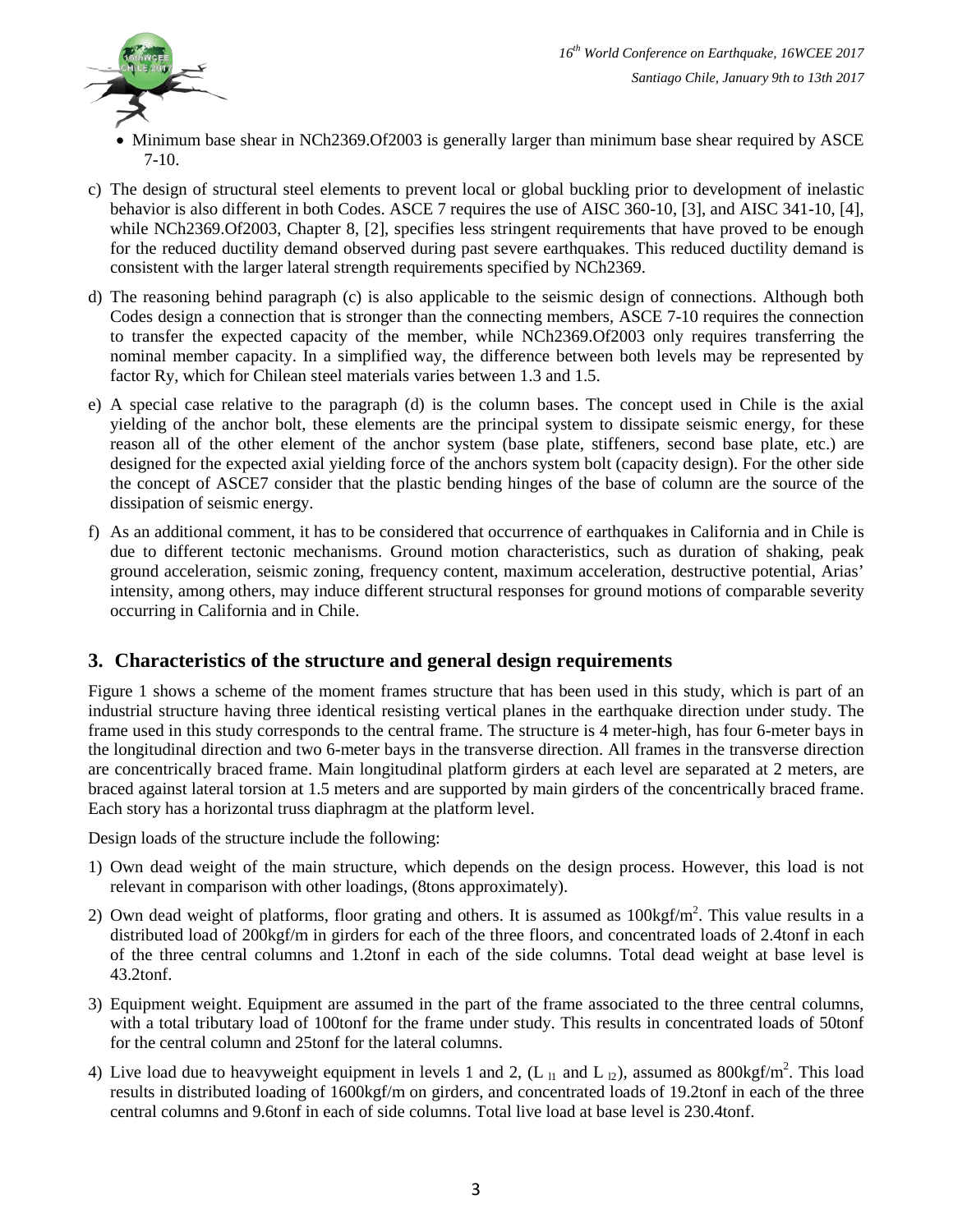

- 5) Live load due to lightweight equipment in level 3,  $(L_{13})$ , assumed as  $400\text{kgf/m}^2$ . This load results in distributed loading of 800kgf/m on girders, and concentrated loads of 9.6tonf in each of the three central columns and 4.8tonf in each of side columns. Total live load at base level is 57.6tonf.
- 6) Seismic weight calculation. During the occurrence of the earthquake it is assumed that gravitational load acting on the frame under study corresponds to 100% of dead weight, 50% of live load in levels 1 and 2 associated to heavyweight equipment and 25% of live load in level 3 associated to lightweight equipment. It is worthwhile to note that in this case the total gravitational load acting on the central frame corresponds to approximately one half of the load acting in the building. Nevertheless, the presence of the horizontal diaphragm at each level and the identical stiffness of the three frames in the longitudinal direction make the seismic load to be equally distributed among the three frames. Consequently, the total "lateral" seismic weight for the central frame is one third of the total seismic mass of the building. This results in an approximate lateral seismic weight of 190tonf for the central frame.



Fig. 1 – General scheme of structure used in the study

# **4. Design scenarios and structural designs obtained**

The structure is located in the Chilean highest seismic zone,  $(A_0=0.4g)$ , on hard soil, (type II according NCh2369 or type B according NCh433, [5], and DS61, [6]). It is a steel structure fabricated with steel ASTM A36, with welded shop connections, and bolted on-site connections. Design has followed state-of-the-art practice for the following scenarios:

- I) Design according to NCh2369.Of2003. Design follows exclusively the provisions for Category C2, (normal type of structure and equipment), and a moment frames type of structure.
- II) Design according to ASCE 7-10. Design follows exclusively the provisions of the American Code for a "nonbuilding similar to building" structures, of normal importance using special moment frames. An ASCE7- 10 type of spectrum for hard soil and equivalent to Chilean highest seismic zone was used, i.e.,  $S_{DS}=1.0g$ ,  $S_{\text{DI}}=0.5g$ , y T<sub>L</sub>=1.8seg. This design spectrum is similar to the spectrum corresponding to downtown San Francisco, California.

Design for both scenarios was performed using ASD Method, (AISC360-10 and AISC341-10). Basic design load combinations used in the design are shown in Table 1.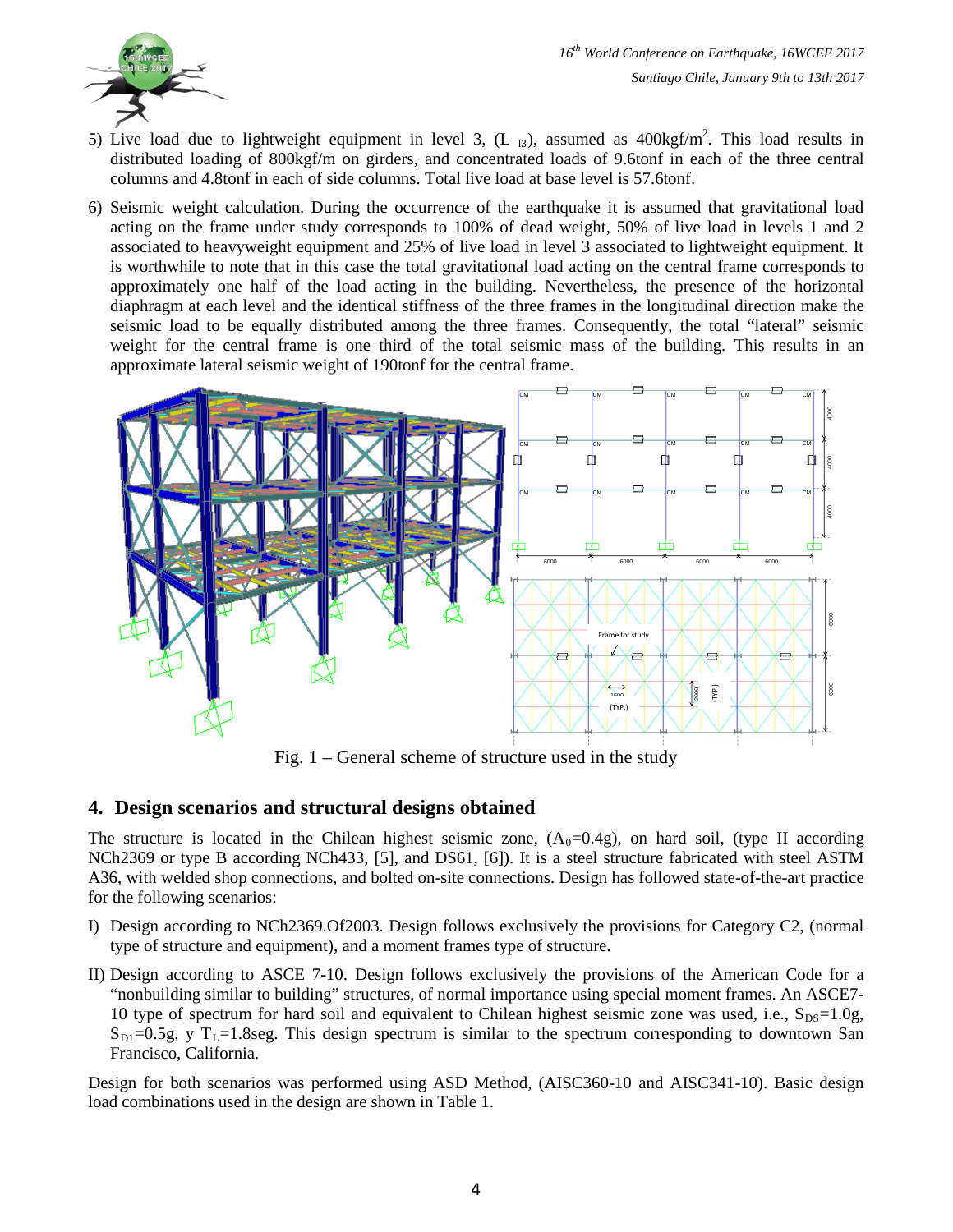

It's worthwhile to note that, according specific requirements of AISC341 some members must be designed using amplified seismic forces and particularly stringent boundary conditions, consistent with the expected collapse mechanism.

| <b>Scenario</b> | L.C | D     | $L_{n1\ \&\ n2}$ | $L_{n3}$ | $E_h$ | ${\bf E}_{\bf v}$ |
|-----------------|-----|-------|------------------|----------|-------|-------------------|
|                 | A1  | 1.000 | 1.000            | 1.000    |       |                   |
|                 | A2  | 0.750 | 0.375            | 0.188    | 0.750 |                   |
| Ш               | A1  | 1.000 | 1.000            | 1.000    |       |                   |
|                 | A2  | 1.000 | 0.375            | 0.188    | 0.683 | 0.525             |

| Table 1-Basic design load combinations. |  |
|-----------------------------------------|--|
|-----------------------------------------|--|

Table 2 shows a summary of parameters for both design scenarios. Both scenarios were designed to the minimum base shear requirements.

| <b>Parameter</b>               |                       | <b>Scenario I</b><br>(NCh2369.Of2003) | <b>Scenario II</b><br>$(ASCE7-10)$ |  |
|--------------------------------|-----------------------|---------------------------------------|------------------------------------|--|
| <b>Importance factor</b>       | I                     | 1.00                                  | 1.00                               |  |
| <b>Modification factor</b>     | $\bf R$               | 5                                     | 8                                  |  |
| Damping ratio                  | $\xi$ [%]             | 3                                     | 5                                  |  |
| <b>Overstrength factor</b>     | $\Omega_{o}$          |                                       | 3.0                                |  |
| Deflection amplif. factor      | $C_{d}$               |                                       | 5.5                                |  |
| <b>Redundancy factor</b>       | ρ                     |                                       | 1.3                                |  |
| Minimum seismic coef.          | $C_{min}$             | 0.100                                 | 0.044                              |  |
| Maximum seismic coef.          | $C_{m4x}$             | 0.230                                 | 0.084                              |  |
| Min. seismic base shear        | $V_{min}$ [kN]        | 185                                   | 133                                |  |
| Max. seismic base shear        | $V_{\text{max}}$ [kN] | 426                                   | 157                                |  |
| <b>First mode period</b>       | $T$ [seg]             | 1.006                                 | 1.006                              |  |
| <b>First mode mass</b>         | $M[\%]$               | 80.1                                  | 80.1                               |  |
| <b>Frame structural weight</b> | $PP$ [kN]             | 73                                    | 73                                 |  |
| Lateral sesimic weight         | $W_s$ [kN]            | 1854                                  | 1854                               |  |
| Design base shear              | $S_h$ [kN]            | 126                                   | 102                                |  |
| <b>Vertical seismic force</b>  | $E_h$ [kN]            | 185                                   | 133                                |  |
| <b>Importance factor</b>       | $E_v$ [kN]            | 371                                   | 371                                |  |
| <b>Modification factor</b>     | <b>AMP</b>            | 1.48                                  | 1.31                               |  |
| Damping ratio                  | $R_{\text{eff}}$      | 3.39                                  | 6.13                               |  |

Table 2-Summary of parameters for both design scenarios.

Design obtained for both structures is summarized in Table 3. It is necessary to point out that design has been decided according to realistic Chilean practice for industrial structures. This should lead to a structure representative of Chilean practice. Members have not been designed at their full capacity, to account for eventual future upgrade process during lifetime of the facility. Likewise, minimum member dimensions, a reasonable standardization of sections and connection design to guarantee a proper construction have been considered.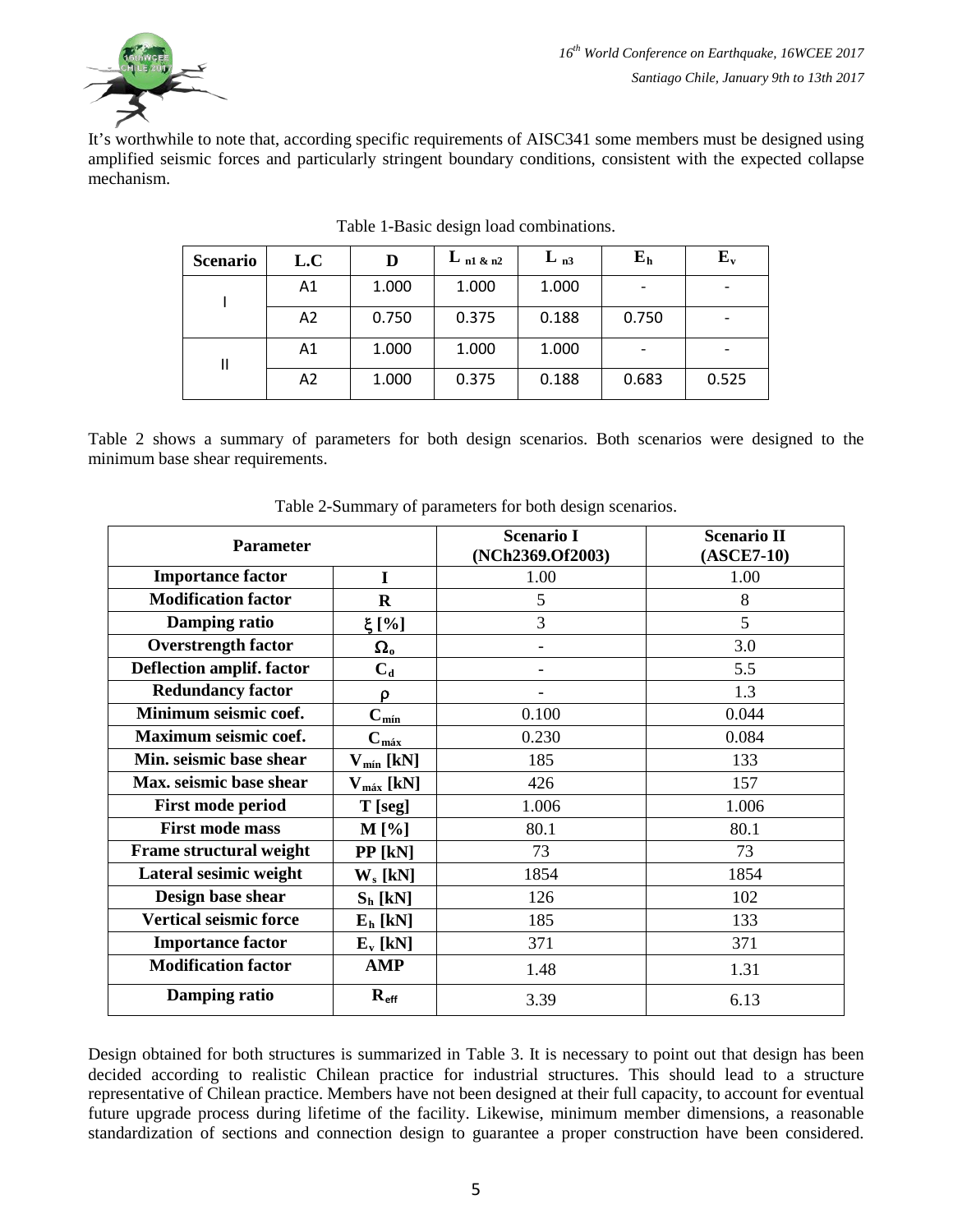

Finally, note that design of members is controlled by standard operating conditions, then the same member shapes result for both structures.

| <b>Elemento</b>            | <b>Scenario I (NCh2369.0f2003)</b> |       |                    | Scenario II (ASCE7-10) |       |             |  |
|----------------------------|------------------------------------|-------|--------------------|------------------------|-------|-------------|--|
|                            | <b>Shape</b>                       | UR A1 | $\overline{UR}$ A2 | <b>Shape</b>           | UR A1 | <b>URA2</b> |  |
| <b>Central columns</b>     | HN30x106                           | 0.81  | 0.79               | HN30x106               | 0.81  | 0.82        |  |
| <b>Lateral columns</b>     | IN25x46.6                          | 0.83  | 0.68               | IN25x46.6              | 0.83  | 0.62        |  |
| <b>Girders Level 1 y 2</b> | $IN25x37.1*$                       | 0.80  | 0.72               | $IN25x37.1*$           | 0.80  | 0.68        |  |
| <b>Girder Level 3</b>      | IN20x30.6                          | 0.69  | 0.47               | IN20x30.6              | 0.69  | 0.43        |  |

|  | Table 3-Summary of designed structures. |  |  |  |
|--|-----------------------------------------|--|--|--|
|--|-----------------------------------------|--|--|--|

(\*) Design controlled by vertical deflection. (\*\*) Design controlled for seismic lateral displacements and requirements of section E3.4a AISC341- 2010.

#### Modal shapes shown in Figure 2 and associated periods of vibrations



Fig. 2 –First two modal shapes.

# **5. Maximum demand expected during earthquake events**

After design of the structures was completed according to both scenarios, time-history inelastic analyses were carried out for three levels of seismic demands defined as follows:

- 1) Operating Level Earthquake (OLE). Corresponds to a level of seismic demand for which it is expected the industrial facility shall remain 100% operative after its occurrence. This demand level has been chosen to have a 50% probability of exceedance in a 30-year period, (average return period of 43 years).
- 2) Design Level Earthquake (DLE). Corresponds to a level of seismic demand for which it is expected the industrial facility shall present limited inelastic incursions and damage, so that eventual repairs will be null o very minor, with a very short shutdown period after such event. This demand level has been chosen to have a 10% probability of exceedance in a 50-year period, (average return period of 475 years).
- 3) Maximum Considered Earthquake (MCE). Corresponds to a level of seismic demand for which it is expected the industrial facility shall not collapse. This demand level has been chosen to have a 2% probability of exceedance in a 50-year period, (average return period of 2475 years).

In order to define the spectra associated to demand levels above, a basic DLE spectrum has been chosen as indicated next, and spectra for levels MCE and OLE have been obtained by multiplying the basic spectrum by 1.5 and 0.6, respectively. These factors have been obtained from seismic risk curves derived for the Chilean highest seismic zone. Each demand level, for each design scenario, has been represented by three artificial records, compatible with the corresponding spectrum: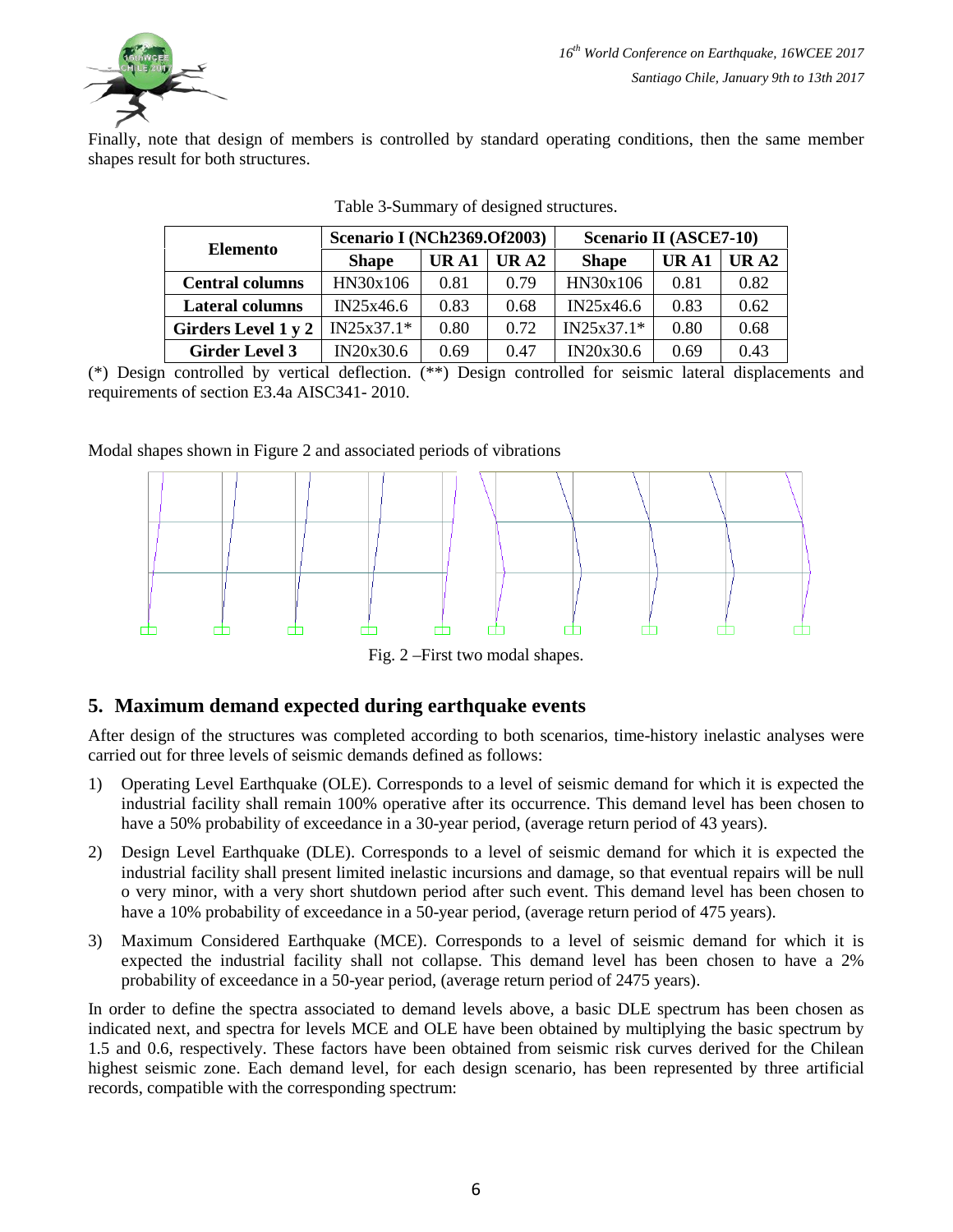

- I) Design NCh2369.Of2003. Artificial earthquake records are constructed from three "seed" actual Chilean records: Rec.1: Llolleo 2010 SMA-1 Channel 3, Rec. 2: Talca 2010 SMA-1 Channel 1, Rec. 3: Constitucion 2010 SMA-1 Channel 3, [7]. These records are representative of Chilean seismic zone and type of soil considered for this study. The resulting artificial records show good adjustment to spectra defined in DS61 to verify displacements for seismic zone 3 and soil type B, as shown in Figure 3.
- II) Design ASCE7-10. Artificial earthquake records are constructed from three "seed" actual Californian records: Rec.1: Northridge 1994, Rec. 2: Loma Prieta 1989, Rec. 3: Sylmar 1971. These records are representative of American seismic zone and type of soil considered for this study. The resulting artificial records show good adjustment to design spectra defined for scenario II, as shown in Figure 4.



Fig. 3 – Seismic demand and adjustment of Chilean records.



Fig. 4 – Seismic demand levels and adjustment of American records.

# **6. Idealized inelastic behavior**

Due to moment frames configuration, it is expected that inelastic behavior will be concentrated in the extremes of both girder and columns elements, like plastic hinges. In the definition of their idealized constitutive relationship an amplification factor  $R_y=1.4$  over the nominal yield stress of ASTM A36 steel is assumed. The stiffness beyond yielding is assumed as 3% of the elastic stiffness. For SAP2000 model, kinematic hysteretic model was assumed for plastic hinges. According to the low of the axial load in the columns the constitutive relationship correction was not used (FEMA356, [8]).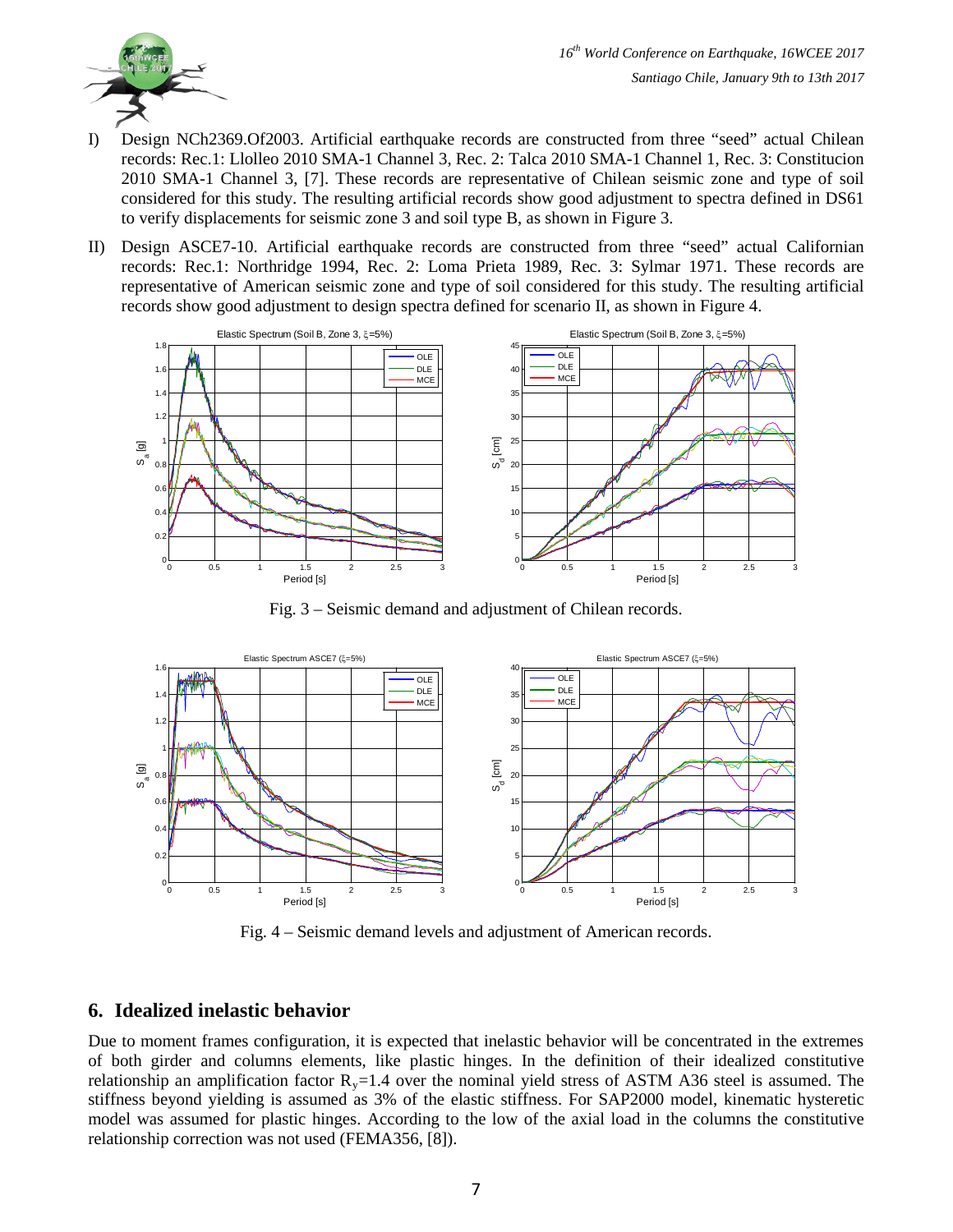

Inelastic time-history analyses were run under direct integration, without considering second order effects. Rayleigh damping ratio of 2% for periods associated to first two modes of vibration was used.

# **7. Inelastic response from time-history analyses**

Figures 5 through 12 show different inelastic responses for each of the two scenarios and the three demand levels considered. Likewise, Table 4 shows a summary of representative parameters of average behavior for the same scenarios and demand levels.

| <b>Parameter</b>                |        | Scenario I (NCh2369) |        |       | <b>Scenario II (ASCE7)</b> |        |       |
|---------------------------------|--------|----------------------|--------|-------|----------------------------|--------|-------|
|                                 |        | O.L.E.               | D.L.E. |       | O.L.E.                     | D.L.E. |       |
| <b>Shear Base (kN)</b>          |        | 638.0                | 877.9  | 973.8 | 640.9                      | 758.8  | 890.5 |
| Residual roof displacements (%) |        | 0.17                 | 0.36   | 0.98  | 0.31                       | 0.41   | 1.67  |
|                                 | Piso 1 | 4.71                 | 7.50   | 9.84  | 5.22                       | 7.18   | 10.57 |
| <b>Roof Displacements (cm)</b>  | Piso 2 | 10.35                | 16.30  | 20.02 | 11.94                      | 17.21  | 24.59 |
|                                 | Piso 3 | 15.03                | 23.63  | 28.40 | 16.57                      | 24.73  | 35.40 |
|                                 | Piso 1 | 1.18                 | 1.89   | 2.47  | 1.31                       | 1.80   | 2.64  |
| Interstory drift $(\% )$        | Piso 2 | 1.55                 | 2.40   | 2.87  | 1.70                       | 2.58   | 3.57  |
|                                 | Piso 3 | 1.31                 | 2.03   | 2.53  | 1.21                       | 1.92   | 2.76  |
| <b>Central Girt</b>             | Piso 1 | 0.97                 | 1.02   | 1.03  | 1.00                       | 1.03   | 1.04  |
|                                 | Piso 2 | 0.93                 | 1.02   | 1.03  | 0.94                       | 1.02   | 1.04  |
| $M_{\rm max}/M_{\rm pe}$        | Piso 3 | 0.64                 | 0.91   | 1.01  | 0.59                       | 0.85   | 1.01  |
| <b>Lateral Column</b>           | Piso 1 | 0.74                 | 1.01   | 1.03  | 0.78                       | 0.96   | 1.02  |
| $M_{\rm max}/M_{\rm pe}$        | Piso 2 | 0.44                 | 0.62   | 0.76  | 0.49                       | 0.60   | 0.65  |
| <b>Central Column</b>           | Piso 1 | 0.80                 | 1.02   | 1.04  | 0.85                       | 1.00   | 1.04  |
| $M_{\rm max}/M_{\rm ne}$        | Piso 2 | 0.38                 | 1.02   | 0.75  | 0.39                       | 0.52   | 0.59  |

Table 4 – Summary of average parameter values from set of records. Important values are highlighted.

(\*) Considers  $M_{pe}$  (Maximum expected plastic bending)





Fig. 5 – Displacements v/s Time – Scenario I (NCh2369.Of2003). Response history is shown for most demanding record in each level.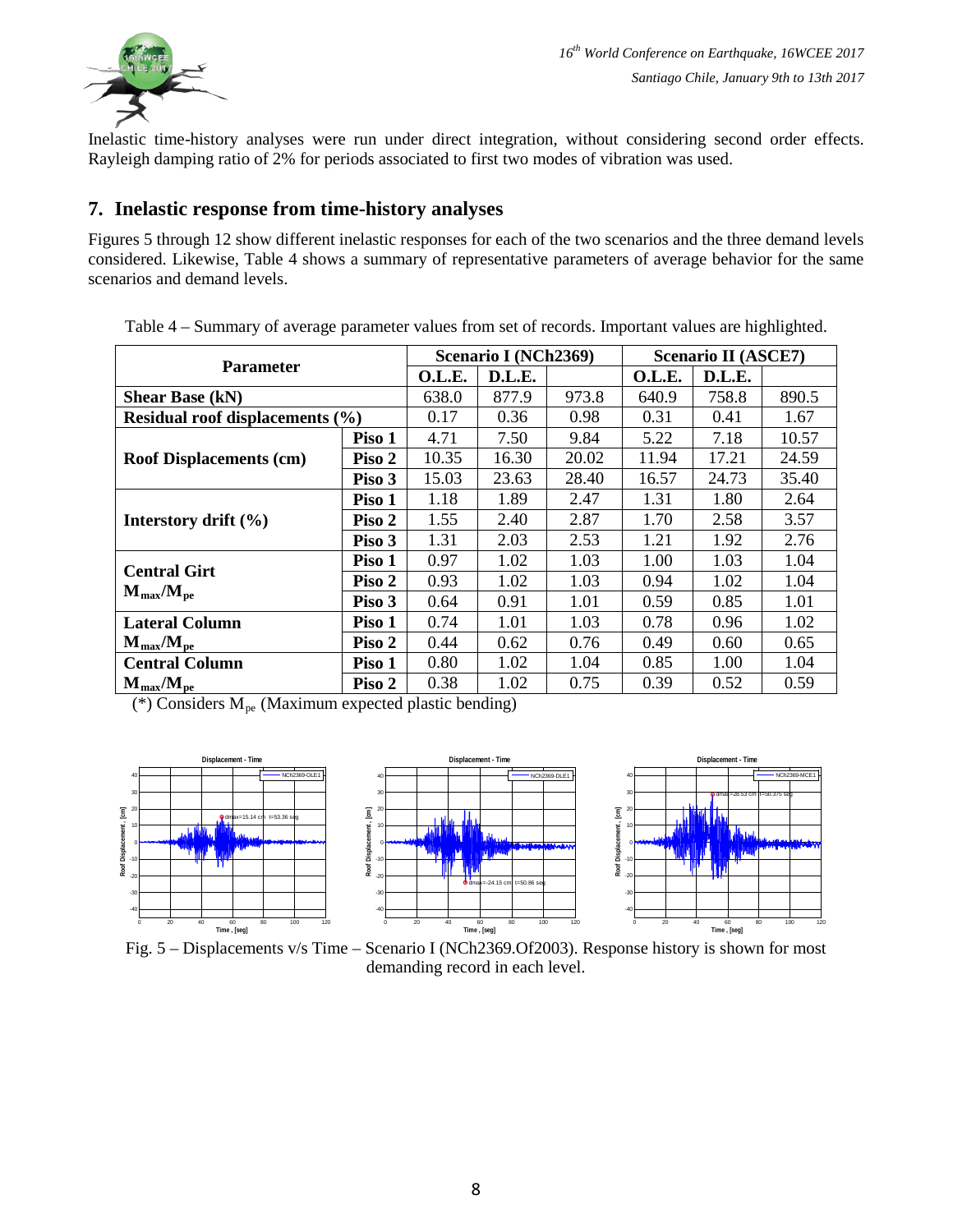

Fig. 6 – Displacements v/s Time – Scenario II (ASCE7-10). Response history is shown for most demanding record in each level.



Fig. 7 – Base shear v/s Roof displacement – Scenario I (NCh2369.Of2003). Response history is shown for most demanding record in each level.





Fig. 8 – Base shear v/s Roof displacement – Scenario II (ASCE7-10). Response history is shown for most demanding record in each level.







Fig. 9 – Bending Moment v/s Central girt rotation (First Level) – Scenario I (NCh2369.Of2003). Response history is shown for most demanding record in each level.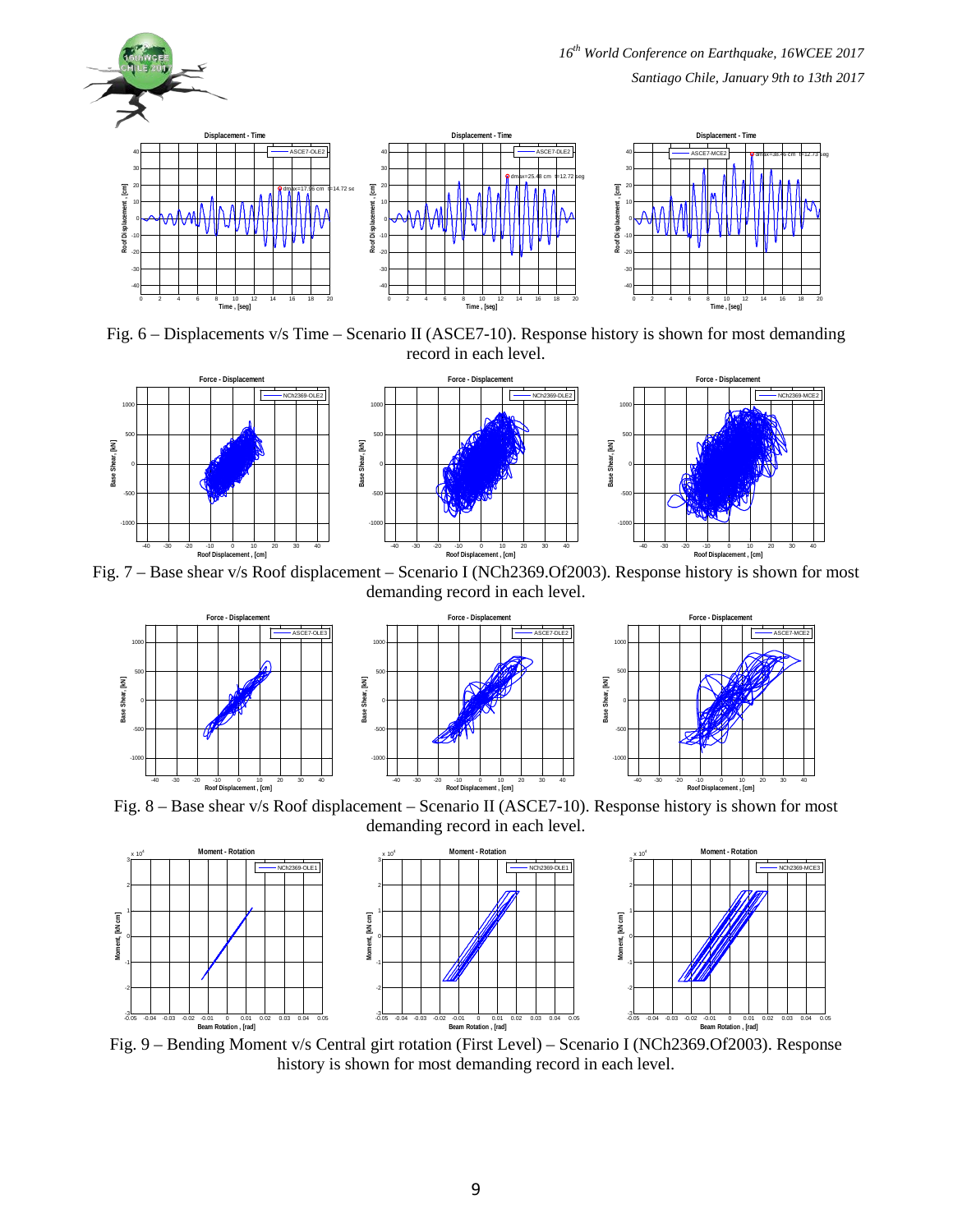

Fig. 10 – Bending Moment v/s Central girt rotation (First Level) – Scenario II (ASCE7-10). Response history is shown for most demanding record in each level.



Fig. 11 –Left: Average Interstory Displacements – Right: Average Floor Displacements – Scenarios I y II.



Fig. 12 –Average Curvature Ductility Demand. Central Girt First Level – Scenarios I y II.

# **8. Conclusions**

For the specific structure including in this analysis and the design scenarios chosen for this study, it possible to derive the conclusions listed as follow:

1. The same frame structural weight was obtained for both Scenarios, not including connections that were not evaluated in this study. However, the base shear for the ASD method obtained was 28% smaller for Scenario II (see Tables 1 and 2) than the obtained for Scenario I. In principle, this result could seem inconsistent or could be interpreted as a result of inadequate decisions in the choice of structural members for each case. However, as shown in Table 3, the selection of members was carried out in a realistic way. For this reason, some members were not chosen by seismic strength requirements, but for ductility, (local compactness) serviceability, (limits of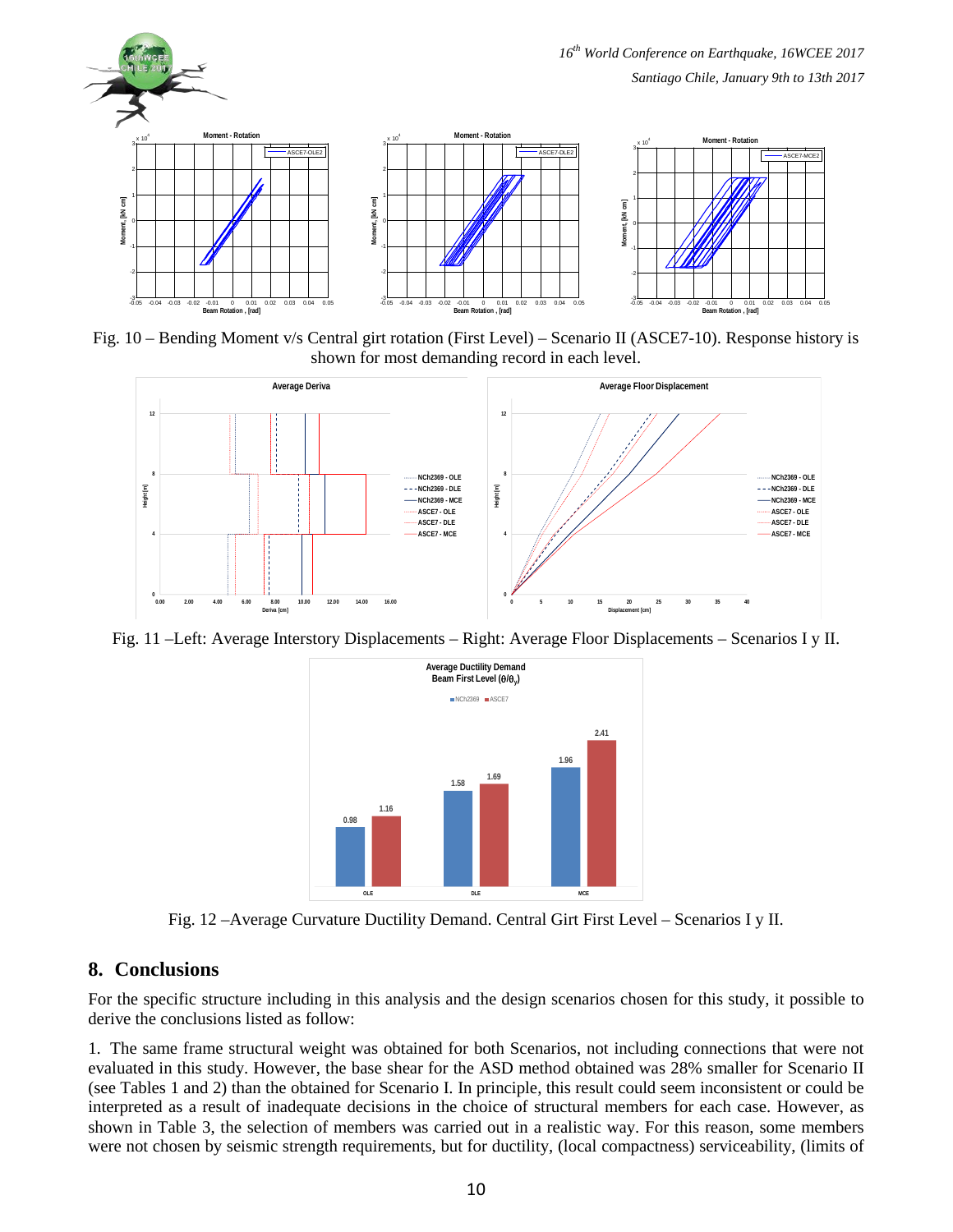

deformation, minimum thickness plate), or even standard operational strength requirements, (not against severe events). Complementarily, selection of members was done from a database (catalog) of sections whose commercial availability is guaranteed (discrete set). This fact leads to a solution that not necessarily meets the design requirements in an "adjusted" way. Considering to the above the effective modification response factor R obtained are 3.39 for Scenario I and 6.13 for Scenario II.

2. Referent to the average responses for both Scenarios, and for every earthquake design level, it can be seen that the total of elastic resistance was used. It is important to note for the OLE earthquake, since both codes NCh2369 and ASCE7 define an elastic response target.

3. Regarding to response modification factor, i.e. ratio between design base shear and maximum average shear after nonlinear analysis, the following values could be determined: OLE: 3.45, DLE: 4.75, MCE: 5.26 for Scenario I and OLE: 4.82, DLE: 5.71, MCE: 6.70 for Scenario II. According to the values obtained it possible to see that the best assessment of the ratio between the effective modification factor (considering correction due to the code requirement for minimum base shear) and the modification factor were obtained for the Scenario II.

4. Comparatively it can be observed (Fig. 11) that the responses for both point of view, deformations and strength demands, is quite similar for both Scenarios considering the OLE and DLE earthquakes level, on the other hand it can be noted a significant increase comparing to the Scenario II like the Scenario I for MCE case (in this case for second level base shear increased a 23% and interstory drift demand increased a 24%). It is important to mention that for both Scenarios concentration of demand was obtained on the second level, it is due to heavy weight equipment are located on this level, this characteristic is very important for the structure dynamic response and this fact reflects the strong difference between industrial design and building design, where generally homogeneous mass distribution is observed.

5. Comparing to the beam ductility demand obtained (Fig. 12) according to performance definition recommended from ASCE 41-13 [2], it can be seen, with exception of OLE case from Scenario I, that the responses from both Scenarios and every earthquake level design exceeded the Immediate Occupancy Level. These responses are a bad behavior if we considered the target responses for both code NCh2369 and ASCE7 (more important in Industrial Chilean Code). In the same way if the residual roof displacement is analyzed it can be seen the following results: OLE: 0.67 cm, DLE: 1.43 cm, MCE: 3.93 cm for Scenario I and OLE: 1.23 cm, DLE: 1.63 cm, MCE: 6.70 for Scenario II. If continuous operation as objective design is considered then, it can be concluded a best behavior from Chilean code, especially if study the MCE responses.

6. Regarding to the Chilean Design, according to the successful structural responses obtained for several megaearthquakes (Maule 2010, Valparaíso 1985), the results obtained for OLE and DLE cases are contradictory. These convergence problems with the real responses of structures could be due to the results of different sources of damping that were not considered in the model of the present analysis, for example the friction between bolted plate connections and particularly important, the double plate anchor system (typically used in Chile). These sources of damping are an interesting topic for future researches.

7. The ductility demand was not relevant for both Scenarios (related to their capacity), anyway, it possible to see for the MCE level, the nonlinear behavior (Fig.12) was larger in the Scenario II, this fact justifies the level of requirement including in AISC341, since this code provides a high level of ductility in the seismic members, which is the principal difference respect to Chilean Code. In simple terms each design philosophy is able to develop a behavior according to their target of design.

8. Finally, it is necessary to establish that until now has only been considered as an indicator of damage, a criterion associated to deformations. However, it should be understood that industrial structures, in some cases support important equipment, typically with moving parts or sensitive content. Therefore, the limitation of horizontal accelerations may become a more important issue that deformations. In this context, a structure of greater rigidity and strength tend to develop higher accelerations of a floor of lower stiffness and inelastic behavior.